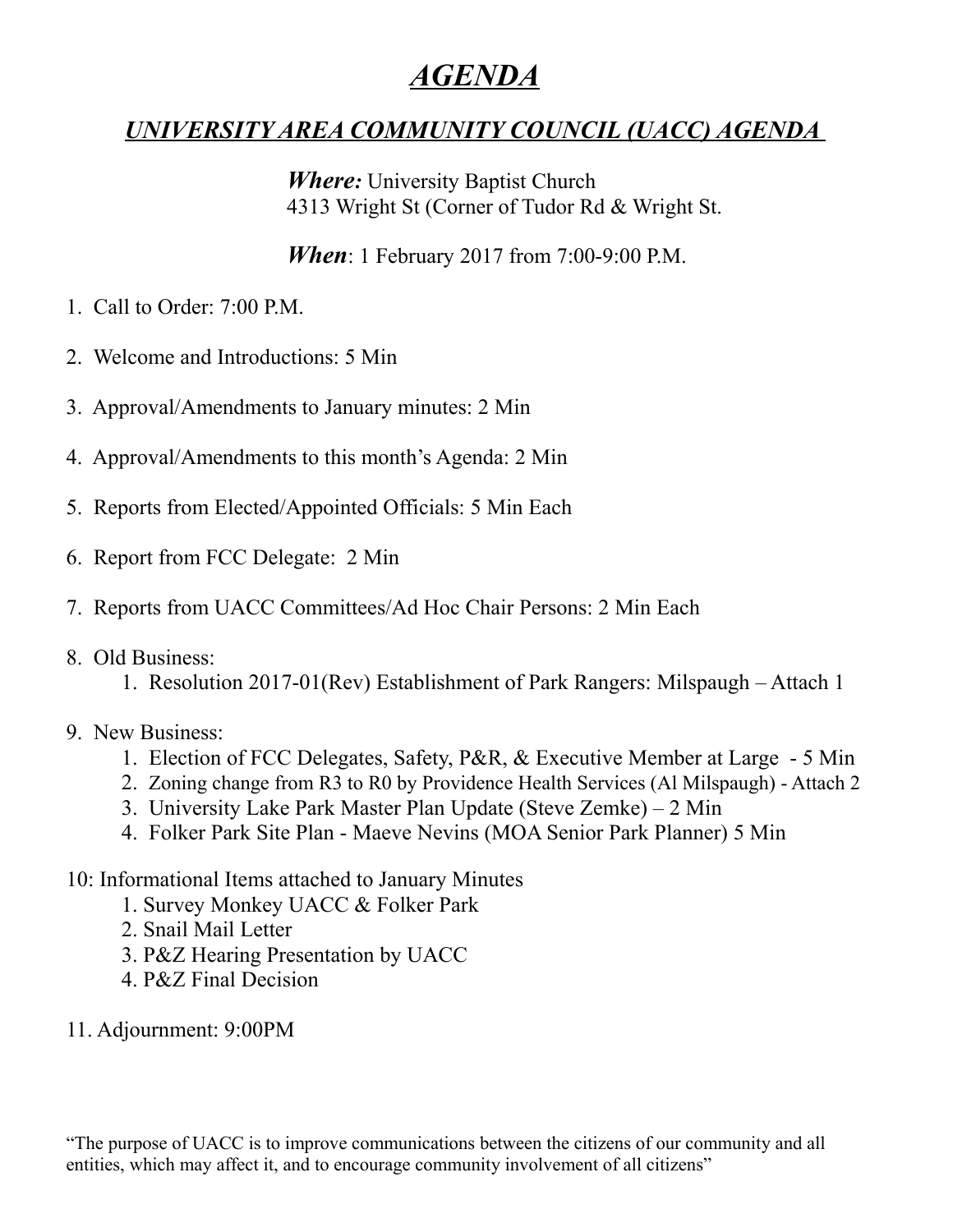## *AGENDA*

Attachment 1

## *DRAFT*

## *UNIVERSITY AREA COMMUNITY COUNCIL (UACC) RESOLUTION 2017-01 A Resolution of the UACC Requesting the Establishment of Park Rangers*

**WHEREAS,** the Anchorage Municipal Charter Art. VIII, Sec 8.01 establishes Community Councils as representatives for neighborhoods in planning and development; **and**

**WHEREAS,** the Anchorage Municipal Code Chap 25.10.080 B establishes MOA Parks; **and**

**WHEREAS,** Community Councils are intended to reflect actual neighborhoods and provide guidance advice on management of park-lands within their boundaries; **and**

WHEREAS, UACC feels that off leash dog use of the trails within some parks prevents them from comfortably being utilized by residents; **and**

**WHEREAS,** in many MOA parks, owners do not clean up after their dogs and do not abide by the on/offleash regulations iaw MOA Title 17; **and**

**WHEREAS,** the MOA Parks and Recreation Division and the MOA Animal Care and Control Center (AACCC) need to adequately enforce the regulations regarding on/off leash dog areas to protect the health and safety of all user groups, but are unable to do so due to their limited staffing; **and** 

**WHEREAS,** in September 2016 at the Valley of the Moon Park, the killings of two people touched off rising alarms about crime in the area and the city as a whole. Subsequently, Mayor Berkowitz announced a gathering in response to a letter from Valley of the Moon residents pleading for more police patrols on the trail system; **and**

**WHEREAS,** in July 2016 by an unusual advisory, the Anchorage Police Department warned residents not to travel alone at night in "isolated areas," days after a murder occurred in a park along a popular MOA park trail; **and**

**WHEREAS,** in June 2016 two women walking on a Friday afternoon in Kincaid Park were attacked by a moose; **and**

**WHEREAS,** in June 2015, Police said they're having trouble keeping people who flout the law out of Anchorage parks. If a person is caught drinking alcohol or dealing drugs or found naked in a park, a police officer can write a ticket or make an arrest; **and**

"The purpose of UACC is to improve communications between the citizens of our community and all entities, which may affect it, and to encourage community involvement of all citizens"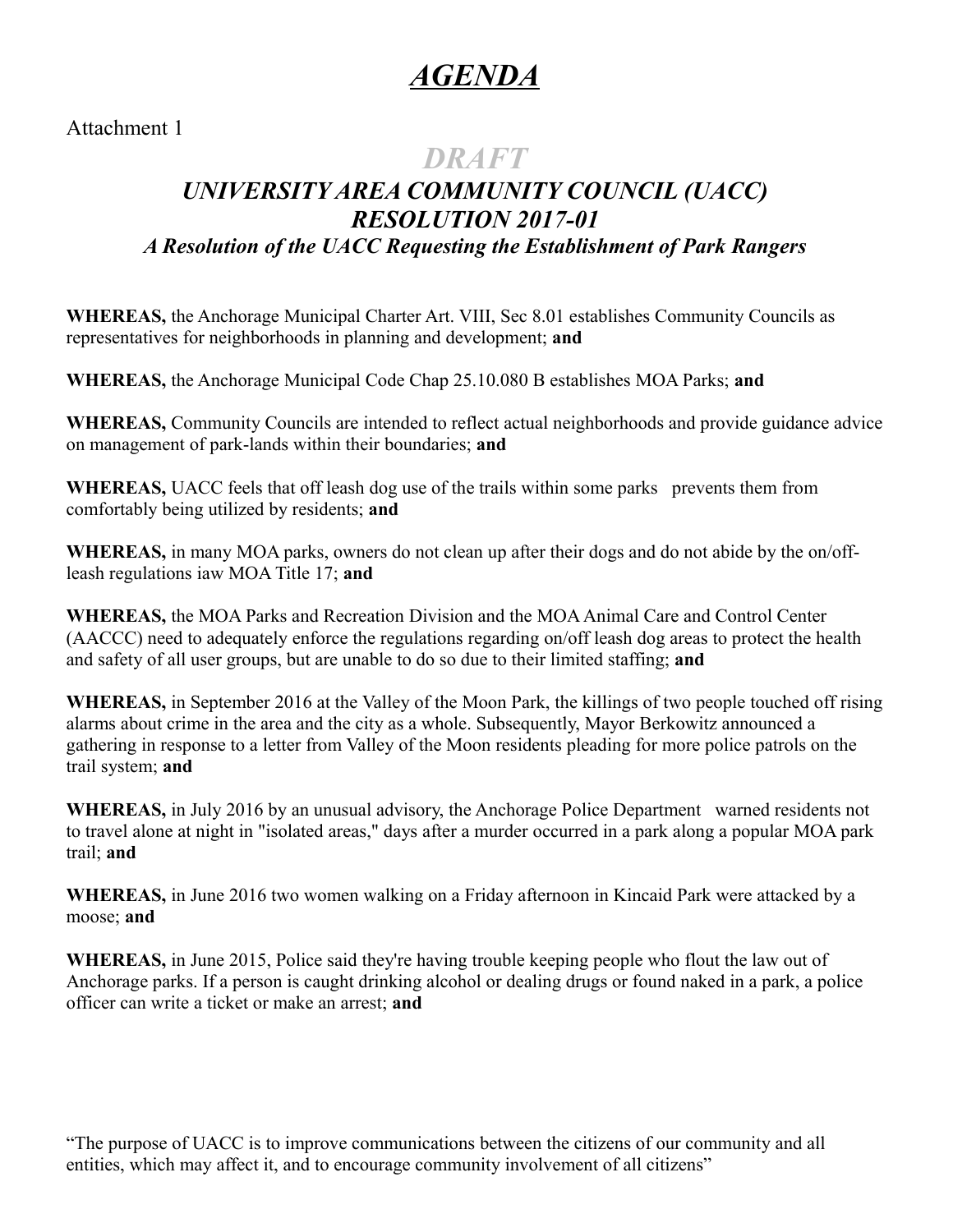## *AGENDA*

**WHEREAS, in** May 2015, a cyclist was attacked by a person while he crossed a pedestrian walkway near Goose Lake; **and**

**WHEREAS,** in April 2015, three men stabbed and killed a yearling moose in an East Anchorage park; **and**

**WHEREAS,** in March 2015, a woman was attacked and stabbed as she crossed over the pedestrian walk near Goose Lake; **and**

**WHEREAS,** annually authorities gear up to clear out dozens if not hundreds of homeless people from what police call illegal camping spots in Anchorage woods, parks and greenbelts. Some of the camps have been there for years. Some say they don't intend to leave; **and**

**WHEREAS,** the MOA would benefit if tourists and residents felt safer utilizing our parks if park rangers could provide information pertaining to our parks and city; **and**

**WHEREAS,** the presence of park rangers alone will help to eliminate and/or minimize dangerous and undesirable situations if they know that proper authorities will be alerted, should the need arise; **and**

**THEREFORE,** be it resolved that the UACC request that the MOA establish *Park Rangers*, if not on a *full*time basis then on a *part* time basis, to monitor our parks and trail systems surrounding them.

Resolution Vote: For Against: Abstain:

This resolution was approved by the UACC on February 1, 2017.

Signed Al Milspaugh, UACC Vice President

Action: Each Assembly Member & Mayor

cc: Animal Control Advisory Board Commission Chairperson Parks & Recreation Commission Chairperson Assembly Public Safety Committee Chairperson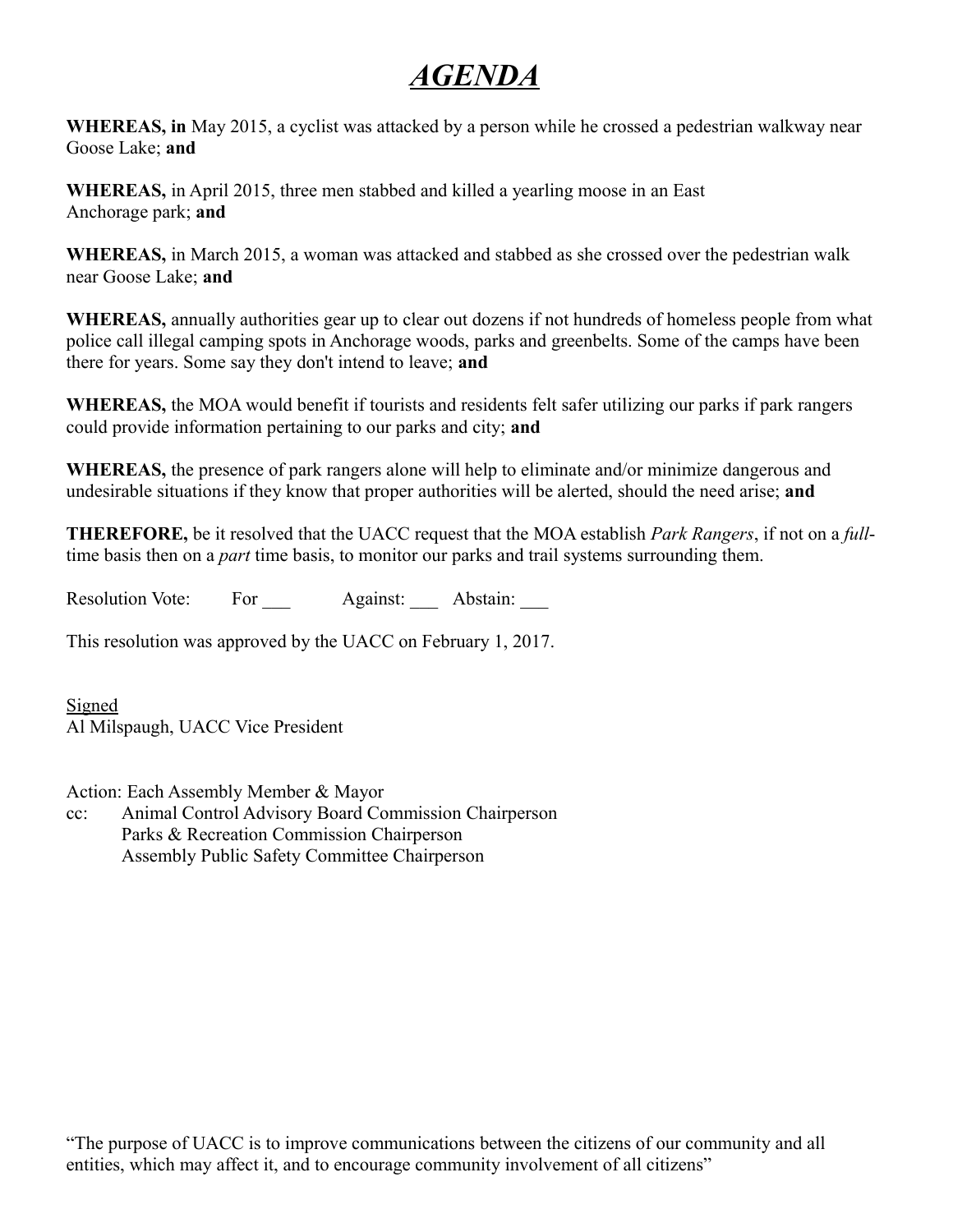Municipality of Anchorage P. O. Box 196650 Anchorage, Alaska 99519-6650 (907) 343-7943

**Attachment 2** 







Paul Stang University Area Community Council 1057 West Fireweed Lane #100 Anchorage, AK 99503

#### NOTICE OF PUBLIC HEARING: Tuesday, February 14, 2017

The Municipality of Anchorage Assembly will consider the following: 99503\$1760 C020 ի կեզեկերի կազմերի կազմեն կարող կերում ինչ CASE: 2016-0105 PETITIONER: Providence Health Services-Washington REQUEST: Request for rezone from R-3 Mixed Residential District to R-0 Residential Office District. 3.93 acres **TOTAL AREA: SITE ADDRESS:** Vacant Land LOCATION: Generally located west of Piper Street, south of East 42nd Avenue, east of Wright Street and north of East **Tudor Road** R-3 Mixed Residential District **CURRENT ZONE:** COM COUNCIL(S): University Area, Campbell Park **LEGAL DESCR:** T13N R3W SEC 28 LT 40 E198' T13N R3W SEC 28 LT 40 W132' T13N R3W SEC 28 LT 21 The Assembly will hold a public hearing on the above matter at 6:00PM, Tuesday, February 14, 2017 in the Loussac Library Assembly Chambers, 3600 Denali Street, Anchorage, Alaska.

The zoning ordinance requires that you be sent notice because your property, residence, or business is within the vicinity of the petition area. This will be the only public hearing before the commission regarding this case and you are invited to attend and present testimony, if you so desire.

If you would like to comment on the petition, this form may be used for your convenience. Mailing Address: Municipality of Anchorage, Planning Department, P.O. Box 196650, Anchorage, Alaska 99519-6650. For more information call 343-7943; FAX 343-7927. Case information may be viewed online at http://www.muni.org/CityViewPortal.

| Name:     |  |
|-----------|--|
| Address:  |  |
| Comments: |  |
|           |  |
|           |  |

"The purpose of UACC is to improve communications between the citizens of our community and all entities, which may affect it, and to encourage community involvement of all citizens"